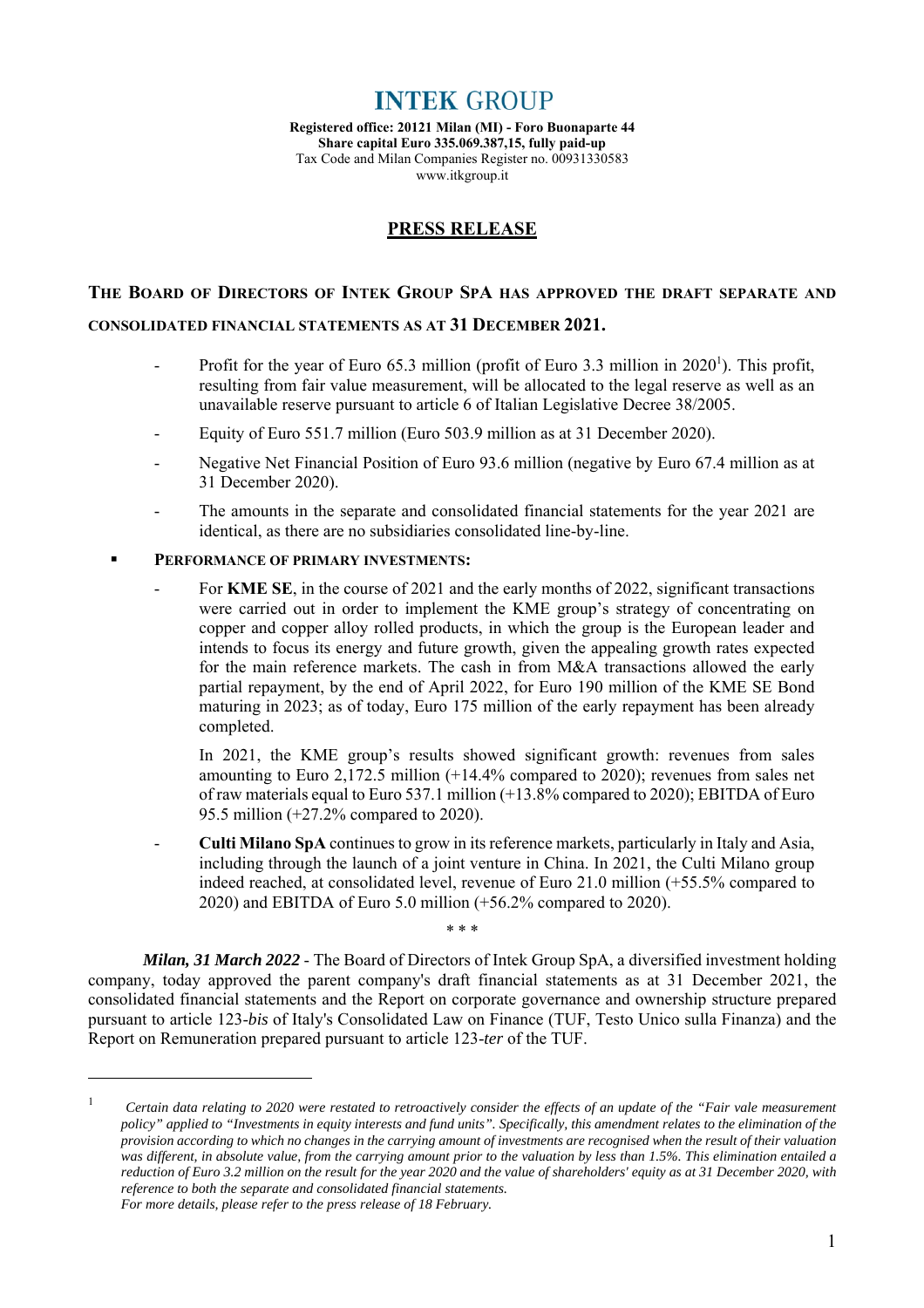The Annual Financial Report as at 31 December 2021, inclusive of the above-mentioned reports as well as the reports of the Independent Auditors and the Board of Statutory Auditors, will be made public within legal terms and will be available at the registered office as well as on the website www.itkgroup.it and the authorised storage system "*eMarket STORAGE*" (www.emarketstorage.com).

\* \* \*

#### **Most significant events occurred in 2021 and the first quarter of 2022**

The main events characterising the operations of Intek and its investees in 2021 and in the early months of 2022 are described below.

#### **(i) Enhancement activities in the copper industry**

In this area, in the course of 2021 and the early months of 2022, significant transactions were carried out in order to implement the KME group's strategy of concentrating on copper and copper alloy rolled products, in which the group is the European leader and intends to focus its energy and future growth, given the appealing growth rates expected for the main reference markets.

In January 2022, the agreement was executed with Paragon Partners GmbH ("**Paragon**"), a German private equity fund, for the transfer of control of the Special Products business. The agreement was the base for the creation of a company 55% held by Paragon and 45% by KME, to which the above-mentioned business was transferred. This transaction enabled KME to benefit from the contribution of financial resources for roughly Euro 200 million, after the repayment of around Euro 20 million in intragroup loans, relating to working capital, and after granting a Euro 32 million loan which will be repaid by the newly-established company.

An additional disposal was completed in February 2022 with the sale of the Wires business, which was added to KME portfolio following the acquisition of MKM. This transaction resulted in a cash in of approximately Euro 20 million plus the value of the metal stock.

With respect to the *Copper* business, a production integration operation was carried out in June 2021 with S.A. Eredi Gnutti Metalli SpA ("**EGM**"), which resulted in the transfer to KME Italy SpA of the rolled business of EGM. The consideration of Euro 21.8 million was reinvested in full by EGM in the subscription of a KME Italy share capital increase, corresponding to 16% postmoney. The transaction allowed to pool know-how, production capacity, distribution channels and logistics coverage, with a view to generating operating efficiencies and boosting market competitiveness while providing the highest quality service to customers.

Additionally, also relating the *Copper* sector, the final contract was signed in February 2022 for the acquisition of part of the flat rolled products production segment of Aurubis AG. The perimeter of the transaction includes the FRP plant in Zutphen (Netherlands) and the slitting centres in Birmingham (United Kingdom), Dolný Kubín (Slovakia) and Mortara (Italy). This contract was finalised after the term sheet signed in August 2021, while the closing of the transaction, subject to several conditions precedent (including approval by the competent antitrust supervisory authorities), is expected during the summer 2022.

The cash in from the M&A transactions allowed the early partial redemption, by the end of April 2022, for Euro 190 million of the KME SE Bond for a total of Euro 300 million maturing in 2023; as of today, Euro 175 million of the early repayment has been already completed.

Revenues from sales amounted to Euro 2,172.5 million (+14.4% compared to 2020), revenues from sales net of raw materials equalled Euro 537.1 million (+13.8% compared to 2020) and EBITDA came to Euro 95.5 million (+27.2% compared to 2020).

#### **(ii) Culti Milano SpA**

In the course of 2021, Culti Milano and its subsidiaries marked significant commercial growth supported by remarkable income performance.

In 2021, the Culti Milano group indeed reached, at consolidated level, revenue of Euro 21.0 million (Euro 13.5 million in 2020) and EBITDA of Euro 5.0 million (Euro 3.2 million in 2020).

The Asian markets also contributed to these results, thanks to the operational launch of the joint venture established in Hong Kong with a local partner and the subsidiary in Shanghai, as well as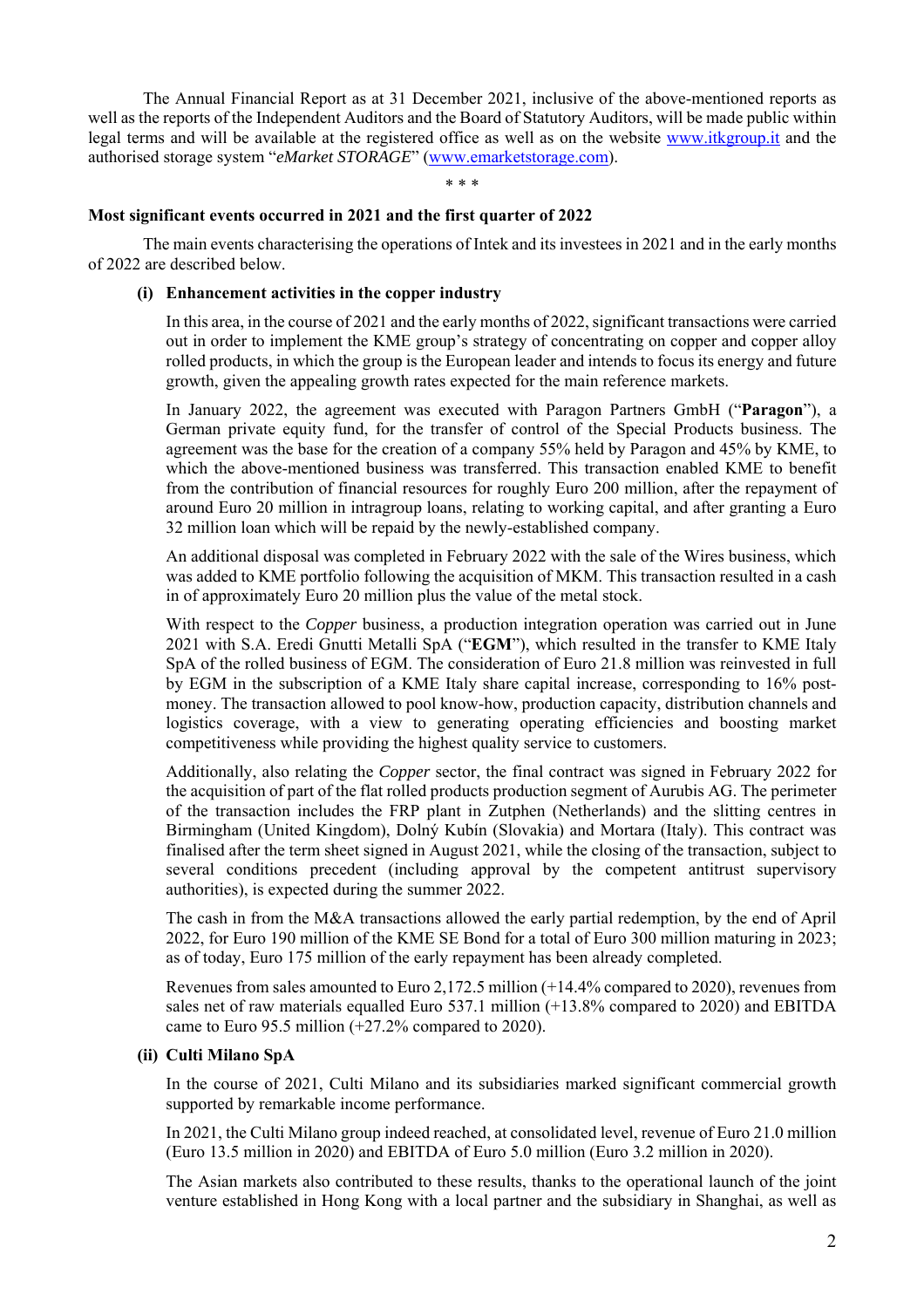increased multichannel presence (the TMALL store, opened at the end of 2020, recorded more than 35 thousand purchases).

#### **(iii) Extraordinary finance transactions**

On 28 June 2021, "Intek Group S.p.A. 2021-2024 Warrants" were issued and assigned free of charge to all ordinary and savings shareholders, with a ratio of 0.4 warrant for every share held. Each warrant allows the subscription by 28 June 2024 of one Intek Group ordinary share at the fixed exercise price of Euro 0.40. A total of 172.9 million warrants were assigned which, if they are all exercised, will result in a share capital increase of Euro 69.2 million.

The voluntary total public exchange offer on Intek Group savings shares took place from 30 June to 23 July 2021. A total of 33.8 million savings shares were exchanged (equal to 67.41% of the share capital subject to the offer), all of which were subsequently cancelled. In exchange, 785,417 "*Intek Group S.p.A. 2020 – 2025*" Bonds were issued as consideration, for a total value of Euro 17.0 million.

\* \* \*

#### **Summary of the Group's corporate structure at 31 December 2021**



Intek Group held the following principal shareholdings as at 31 December 2021:

- *KME SE*: head of a leading global group in the production and marketing of semi-finished copper and copper-alloy products, which is concentrating its activities in the Copper business, primarily rolled products, after the transfer of 55% of the Special Products business finalised in January 2022;
- *Culti Milano SpA*: listed on the Euronext Growth Milan (formerly AIM Italia) market, increasingly geared towards personal well-being, aside from the consolidation of its traditional business in the environmental fragrance segment;
- *Intek Investimenti SpA*: the corporate vehicle in which the investment and private equity activities of the Intek Group are now concentrated, with diversified and primarily noncontrolling investments;
- *Ducati Energia SpA:* non-controlling equity investment of Intek Group (6.77% of the share capital through ownership of all special shares issued) active in various, appealing business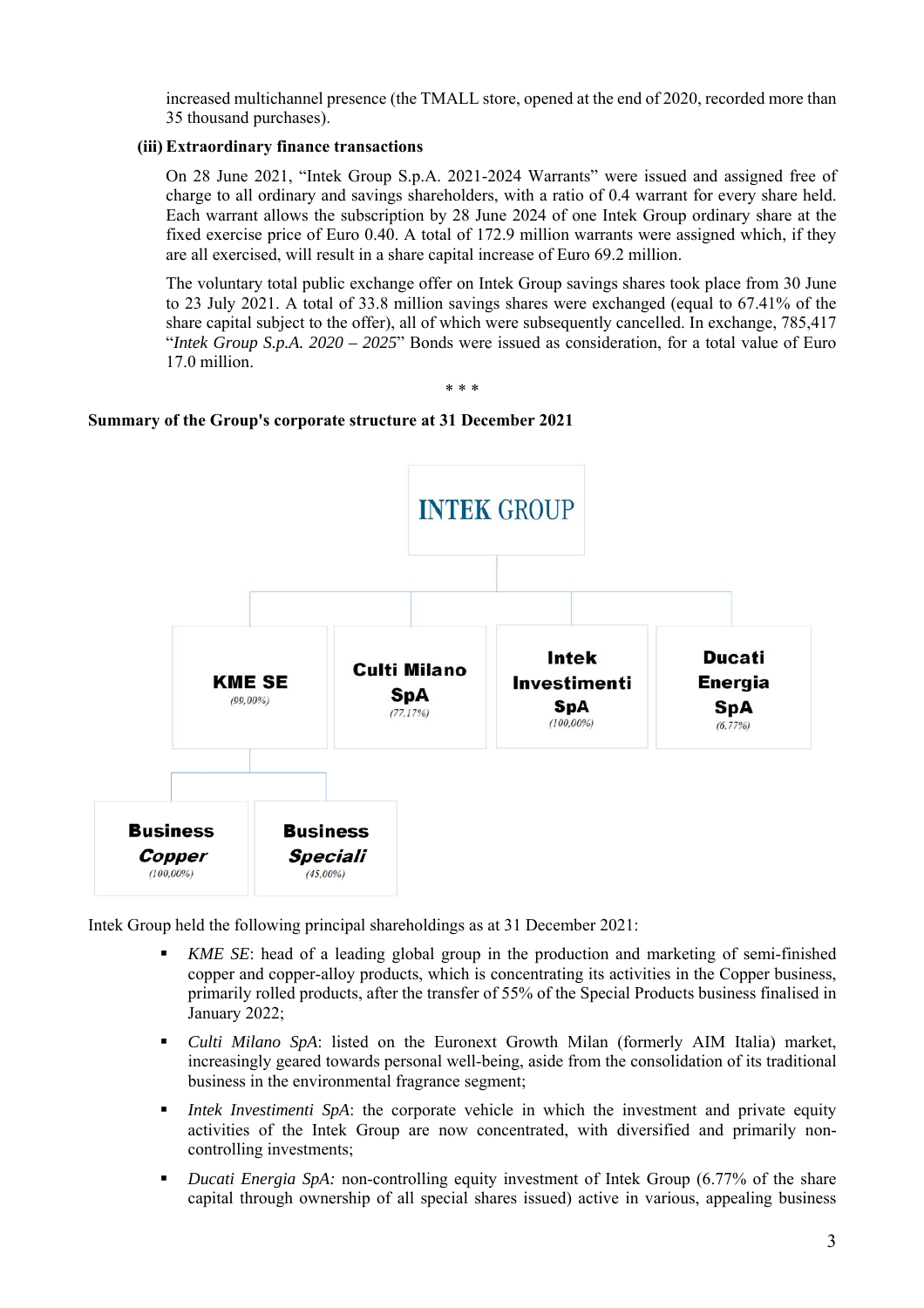segments (condensers, industrial power factor correction, railway signalling, measurement tools, sustainable mobility, Intelligent Transportation Systems).

\* \* \*

#### **Intek Group SpA financial highlights**

Intek Group's financial highlights as at 31 December 2021, compared to 31 December 2020, can be summarised as follows:

| Condensed separate statement of financial position |             |          |                    |           |  |
|----------------------------------------------------|-------------|----------|--------------------|-----------|--|
| (in thousands of Euro)                             | 31 Dec 2021 |          | 31 Dec 2020 $(**)$ |           |  |
| <b>KME</b>                                         | 581,546     | 90.43%   | 510,875            | 90.09%    |  |
| Culti Milano                                       | 28,904      | 4.49%    | 27,309             | 4.82%     |  |
| Ducati Energia                                     | 16,700      | 2.60%    | 15,931             | 2.81%     |  |
| Intek Investimenti                                 | 11,984      | 1.86%    | 10,241             | 1.81%     |  |
| <b>I2 Capital Partners SGR</b>                     |             | $0.00\%$ | (104)              | $-0.02\%$ |  |
| Other investments                                  | 1,995       | 0.31%    | 2,165              | 0.38%     |  |
| Other assets/liabilities                           | 1,990       | 0.31%    | 673                | 0.12%     |  |
| <b>Net investments</b>                             | 643,119     | 100.00%  | 567,090            | 100.00%   |  |
| Outstanding bonds $(*)$                            | 95,988      |          | 78,288             |           |  |
| Net cash                                           | (4,572)     |          | (15, 128)          |           |  |
| Holding company net financial debt                 | 91,416      | 14.21%   | 63,160             | 11.14%    |  |
| Total shareholders' equity                         | 551,703     | 85.79%   | 503,930            | 88.86%    |  |

*Note: - In the table, investments are shown net of financial receivable/payable transactions outstanding with the Intek Group.* 

- *(\*) including accruing interests.*

- *(\*\*) restated data – see footnote 1.*

\* \* \*

#### **Investments**

The Net investments held by the Company amounted to Euro 643.1 million as at 31 December 2021 (Euro 567.1 million at the end of 2020), of which around 90% concentrated in KME SE.

This increase is linked to the positive effects of fair value measurements, particularly of KME SE (Euro 68.8 million) and Culti Milano (Euro 1.6 million).

#### **Shareholders' equity**

The holding company's shareholders' equity amounted to Euro 551.7 million, compared to Euro 503.9 million as at 31 December 2020; this change was caused, on the positive side, by the result for the year 2021 (Euro 65.3 million) and in the opposite direction by the overall effects of the voluntary public exchange offer on savings shares (Euro 17.9 million reduction in shareholders' equity).

Equity per share was Euro 1.38 (Euro 1.17 at the end of December 2020).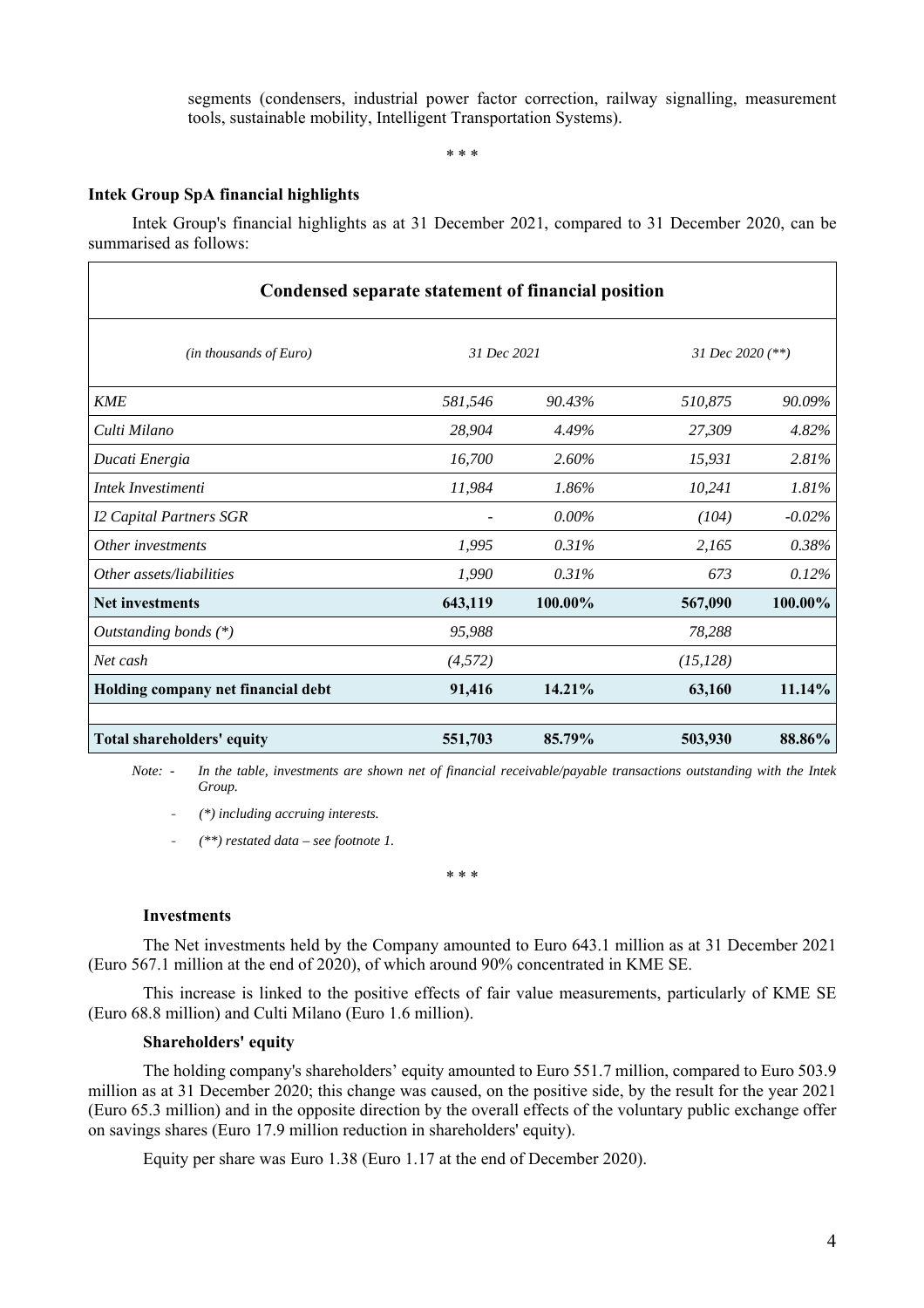#### **Financial management**

Net financial debt to third parties (excluding intra-group loans and lease liabilities) totalled Euro 91.4 million as at 31 December 2021, compared to Euro 63.2 million as at 31 December 2020. The increase is primarily linked to the issue of "*Intek Group S.p.A. 2020-2025"* Bond as a result of the public exchange offer on the savings shares.

\* \* \*

#### **Main Intek Group subsidiaries**

#### *KME*

The investment in the Copper sector refers to the German subsidiary **KME SE**, and, as is well-known, for years now has been the Intek Group's core business.

| $(in$ thousands of Euro)                | 31 Dec 2021 | 31 Dec 2020 |
|-----------------------------------------|-------------|-------------|
| <b>KME SE</b> investment                | 578,300     | 509,500     |
| <b>KME Germany Bet. GmbH</b> investment | 1,700       | 1.400       |
| Other                                   | 1.546       | (25)        |
| Total KME                               | 581,546     | 510,875     |

The value of the equity investments increased due only to the effects of their fair value measurement.

The KME group boasts of a vast range of copper and copper-alloy products, as well as a particularly articulated and complex global organisational and production structure.

In the course of 2021, the KME Group was committed to several strategic transactions, the majority of which have already been completed, to both create and consolidate several businesses in a sector which for some years now has been affected by a process of rationalisation and concentration of the various markets undertaken by major global players.

In particular, the KME group's strategy is to concentrate on copper and copper-alloy rolled products, in which the group is the European leader and intends to focus its energy and future growth, given the appealing growth rates expected for the main reference markets. Another fundamental objective of the group is progressive deleveraging.

In this context, the KME Group has carried out both sale and purchase transactions, such as in the case

of:

- the acquisition of MKM, already in 2019, and the laminates business of S.A. Eredi Gnutti Metalli, concluded in June 2021 - both in the Copper business;
- the transfer of 55% of the Special Products business to Paragon Partners GmbH ("*Paragon*"), a German private equity fund which manages roughly Euro 1.2 billion in assets, the closing of which took place in January 2022. This agreement, was the base for the creation of a new company 55% held by Paragon and 45% by KME, to which the business was transferred, enables KME to participate in the future value creation of the Special Products business;
- the sale, completed in February 2022, of the Wires business, added to KME portfolio following the acquisition of MKM, which in 2021 recorded a turnover of Euro 87 million and employing around 190 people in the Hettstedt facility;
- lastly, also in February 2022, was signed in the contract for the acquisition of part of the flat rolled products production segment of Aurubis AG. The perimeter of the transaction, which is expected to be completed during the summer 2022 (subject to the fulfilment of several conditions precedent), includes the FRP plant in Zutphen (Netherlands) and the slitting centres in Birmingham (United Kingdom), Dolný Kubín (Slovakia) and Mortara (Italy), for total turnover of roughly Euro 280 million and 360 employees.

At the end of February 2022, KME SE, as consequence of the M&A transactions mentioned above, decided to proceed, within the end of April 2022, with the early redemption for Euro 190 million of the Euro 300 million Bond maturing in 2023; as of today, Euro 175 million of the early repayment has been already completed.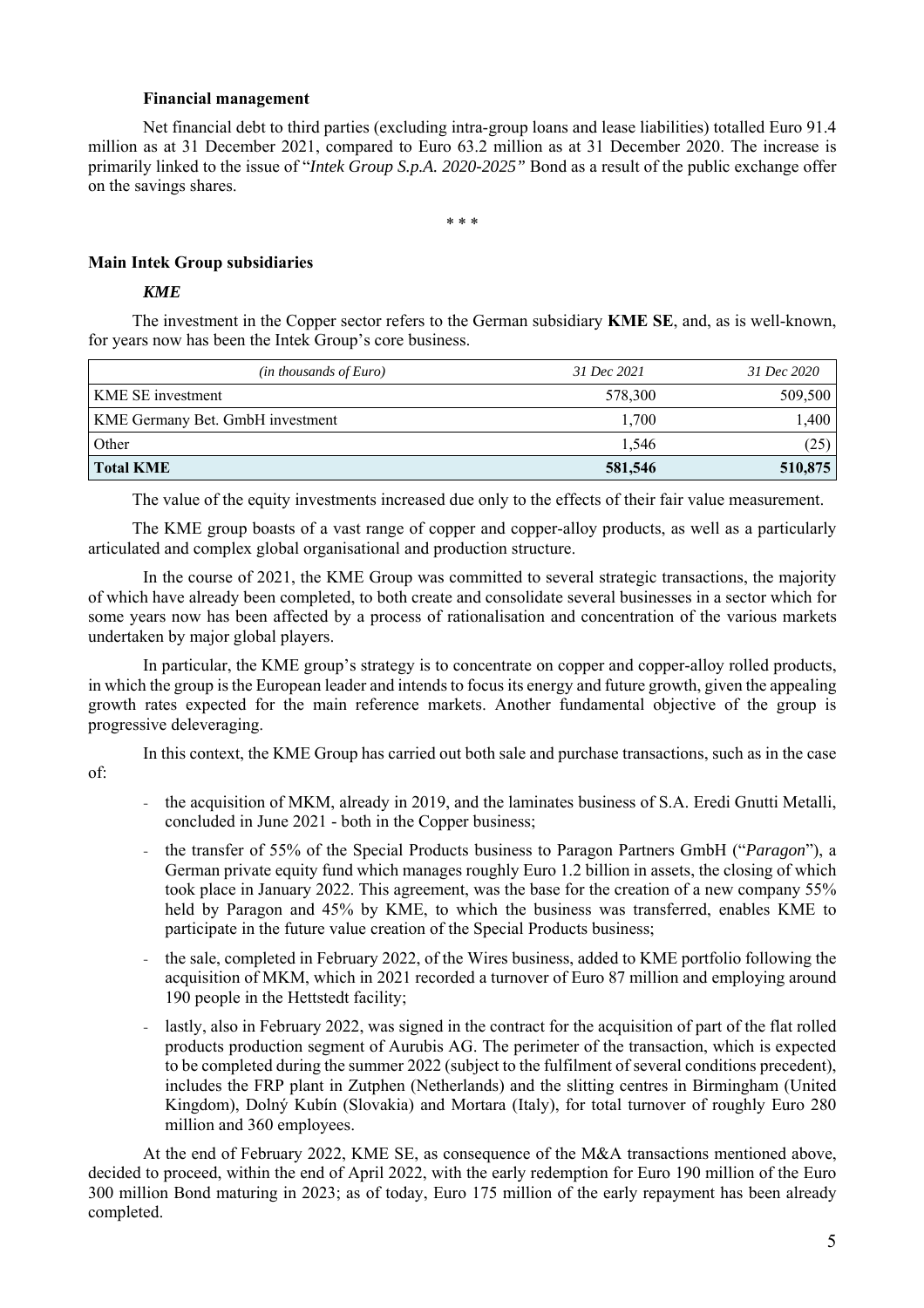Also in February 2022, the banks pool facility agreement, coordinated by Deutsche Bank, was extended for Euro 320 million until the end of November 2022. This also automatically extended the duration of the Factofrance factoring line in the amount of Euro 150 million.

In March 2022, KME Italy S.p.A. and Serravalle Copper Tubes Srl, the Italian subsidiaries of KME SE, entered into a 6-year loan agreement for a total of Euro 75 million with a pool of banks and backed by the SACE guarantee.

\* \* \*

**Consolidated revenues** in 2021 totalled Euro 2,172.5 million, up 14.4% compared to Euro 1,898.6 million in 2020.

Gross operating income (**EBITDA**) in 2021 was Euro 95.5 million; 27.2% higher than the figure for 2020 when EBITDA stood at Euro 75.1 million.

**EBIT** in 2021 stood at Euro 56.8 million (Euro 31.1 million in 2020).

The **Net Financial Position,** as at 31 December 2021, was negative by Euro 249.5 million compared to Euro 270.1 million last year.

\* \* \*

#### *Culti Milano SpA*

Intek holds 77.17% of the share capital of Culti Milano SpA, a company whose shares have been traded on the Euronext Growth Milan (formerly AIM Italia) market since July 2017. The equity investment has not changed compared to last year.

| $(in$ thousands of Euro)              | 31 Dec 2021              | 31 Dec 2020 |
|---------------------------------------|--------------------------|-------------|
| Equity investment Culti Milano S.p.A. | 28,904                   | 27,300      |
| Other                                 | $\overline{\phantom{0}}$ |             |
| Total Culti                           | 28,904                   | 27,309      |

The group - consisting of Culti Milano, Bakel, Scent Company and Culti Milano Asia Ltd - recorded consolidated turnover values in 2021 of Euro 21.0 million and EBITDA of Euro 5.0 million, compared to similar data in 2020 of Euro 13.5 million and Euro 3.2 million, respectively.

In 2021 all Culti Milano group companies recorded continuous growth in their reference markets, both in Italy and worldwide (particularly in the US and in Asian countries). The Asian markets also contributed to these results, thanks to the operational launch of the joint venture established in Hong Kong with a local partner and the subsidiary in Shanghai, as well as the increased multichannel presence (the TMALL store, opened at the end of 2020, had more than 35 thousand purchases).

The main consolidated indicators can be summarised as follows:

- total sales of Euro 21.0 million (Euro 13.5 million in 2020), up 55% compared to the previous period. The increase in sales recorded by the parent company Culti Milano as well as by Bakel benefits from the full contribution of Scent Company within the scope of consolidation only as of the second half of 2020 and the contribution for Euro 3.7 million from the Chinese subsidiaries, which began operating in February 2021;
- EBITDA of Euro 5.0 million (Euro 3.2 million in 2020), +54.3% compared to the previous year;
- **EBIT** of Euro 4.5 million (Euro 2.5 million in 2020), +79% compared to the previous year;
- net profit of Euro 2.7 million (Euro 1.5 million in 2020),  $+89%$  compared to the previous year;
- net financial position: positive at Euro 5.1 million (Euro 2.3 million as at 31 December 2020, +122%). Moreover, during the year the Asian joint venture was established with an investment of Euro 300 thousand and a contractual earn-out was recognised relating to the investment in the controlling share of Bakel, for Euro 187 thousand.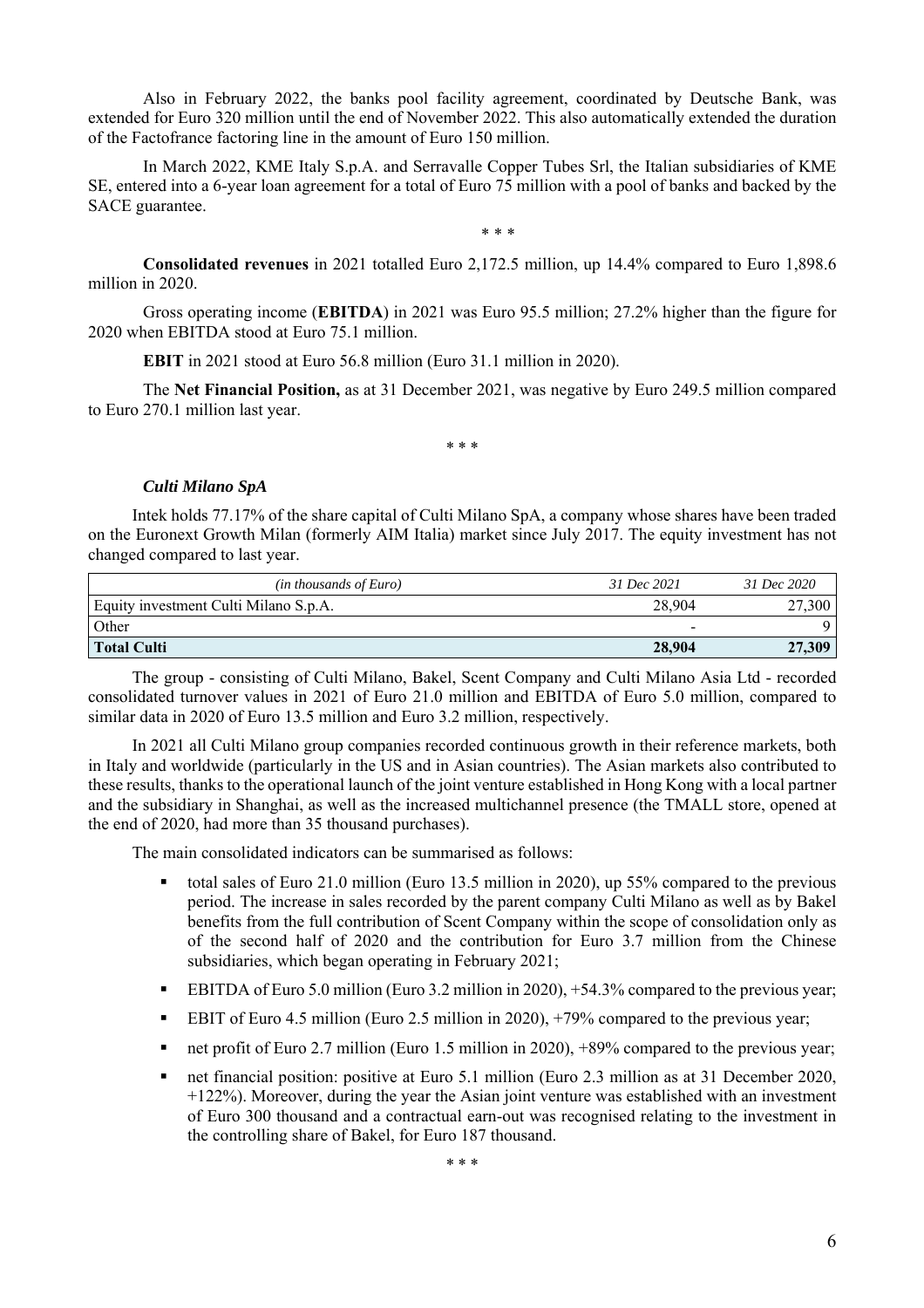#### **Extraordinary finance transactions**

In the course of 2021, Intek carried out the two following extraordinary finance transactions:

- the voluntary total public exchange offer on Intek Group SpA savings shares (the "**Offer**");
- issue and assignment of warrants.

The Offer took place from 30 June to 23 July 2021 and called for consideration represented by 1 "*2020- 2025 Intek Group*" Bond (the "**Bonds**"), with a unit nominal value of Euro 21.60, for every 43 savings shares contributed and acquired for a total nominal value of up to roughly Euro 25.2 million and concerned up to 50,098,017 savings shares, or all savings shares less the 11,801 treasury savings shares.

The Offer was accepted for a total of 33,772,954 Savings Shares, representing 67.41% of the savings shares subject to the Offer. The consideration was paid on 30 July 2021 with the issue and delivery to the participants of a total of 785,417 Bonds, for a total nominal value of Euro 17.0 million. The participants were also recognised interest accrued on the Bonds as of the coupon date (18 February 2021) until 30 July.

Following this issue, the total number of "*2020-2025 Intek Group*" Bonds issued is 4,297,158, for a total amount of Euro 92.8 million.

On 28 June 2021, 172.9 million "*Intek Group SpA 2021-2024 Warrants*" were issued and assigned free of charge to all ordinary and savings shareholders (the "*Warrants*"), the possible full exercise of which will entail a share capital increase of Euro 69.2 million.

Every warrant allows to subscribe at a fixed exercise price of Euro 0.40 (including share premium) one newly issued ordinary share, with no par value, and with the same characteristics as those outstanding. The final exercise deadline is 28 June 2024.

The warrant assignment ratio defined on 7 May 2021 by the Board of Directors, as delegated by the Extraordinary Shareholders' Meeting of 30 November 2020, which approved their issue, was 0.4 warrants for each share held.

Lastly, following the approval by the Ordinary Shareholders' Meeting of 8 June 2021 of the Remuneration Policy for the 2021-2023 three-year period and the "*Intek Executive Director 2021-2024 Incentive Plan*", 25 million warrants were issued and assigned free of charge to the Executive Directors, also at the fixed exercise price of Euro 0.40 and exercisable by 28 June 2024, which if exercised will give rise to a share capital increase for up to Euro 10 million. The Extraordinary Shareholders' Meeting of 8 June 2021 also approved a share capital increase of Euro 5 million in connection with an additional 12.5 million warrants, which may possibly be assigned to Executive Directors, also partially, by the Board of Directors on bases and conditions that it has defined. These warrants will have the same exercise price of Euro 0.40 and may be exercised until 28 June 2024.

\* \* \*

#### **Intek Group Consolidated Financial Statements**

The separate and consolidated financial statements of Intek Group as at 31 December 2021 include the same values as there are no consolidated subsidiaries. The liquidation of the subsidiary I2 Capital Partners SGR SpA, consolidated line-by-line until the financial statements as at 31 December 2020 was indeed concluded on 31 March 2021. Due to the irrelevance of the income statement flows of this subsidiary, it was deconsolidated on 1 January 2021.

Although there are no consolidated subsidiaries, the consolidated financial statements as at 31 December 2021 were in any event prepared, on the basis of the indications of IAS 27, as the data for the comparative year 2020 of the separate and consolidated financial statements were also presented.

\* \* \*

#### **Notice of Shareholders' Meeting**

The Board of Directors has delegated the Chairman and the Deputy Chairmen, severally, to call the Shareholders' Meeting of the Company by 20 May 2022, relying on the extended term established by art. 2364 of the Italian Civil Code, which will be called upon to decide on the 2021 separate financial statements and the allocation of profit for the year, as well as the report on remuneration pursuant to art. 123-*ter* of the TUF.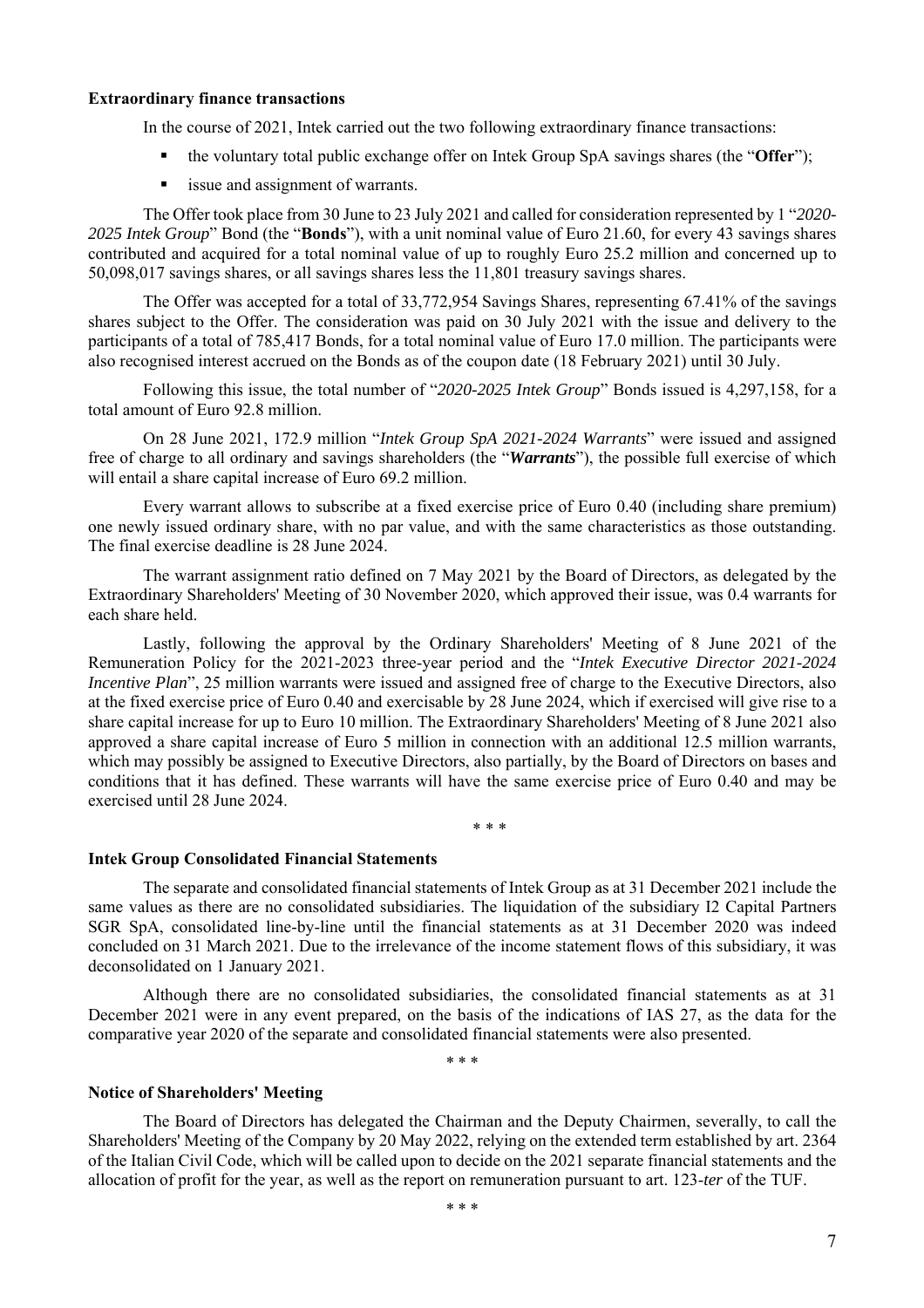#### **Verification of independence requirements of Non-executive directors and the Board of Statutory Auditors**

In compliance with the provisions of the new Corporate Governance Code in force as of 1 January 2021, the Board of Directors evaluated, in application of the principles and recommendations set forth in article 2 of the Code, the independence of the non-executive directors and members of the control body, confirming the fulfilment of the independence requirements by the directors Francesca Marchetti and Luca Ricciardi and all members of the Board of Statutory Auditors.

The assessment was based on the information received from the Directors and Statutory Auditors in accordance with article 148, paragraph 3 of Italian Legislative Decree 58/98 and the criteria provided in article 2, recommendations 7 and 9 of the Corporate Governance Code.

The Company did not use parameters nor quantitative and/or qualitative criteria other than the above.

*The Manager in charge of Financial Reporting, Giuseppe Mazza, hereby declares that, pursuant to article 154-bis, paragraph 2 of the Consolidated Law on Finance (Italian Legislative Decree no. 58/1998), the accounting information contained in this press release corresponds to the company's documents, books, and accounting records.* 

\* \* \*

\* \* \*

*The press release is available on the website www.itkgroup.it, where it is possible to request information directly from the Company (phone: 02-806291; e-mail: info@itk.it) and on the "eMarket STORAGE" system operated by Spafid Connect SpA at www.emarketstorage.com.* 

Milan, 31 March 2022 The Board of Directors

Annexes:

- 1) Intek Group SpA Statement of financial position;
- 2) Intek Group SpA Statement of profit or loss and other comprehensive income;
- 3) Intek Group SpA Statement of Cash Flows;
- 4) Consolidated Statement of financial position;
- 5) Consolidated Statement of profit or loss and other comprehensive income;
- 6) Consolidated Statement of Cash Flows.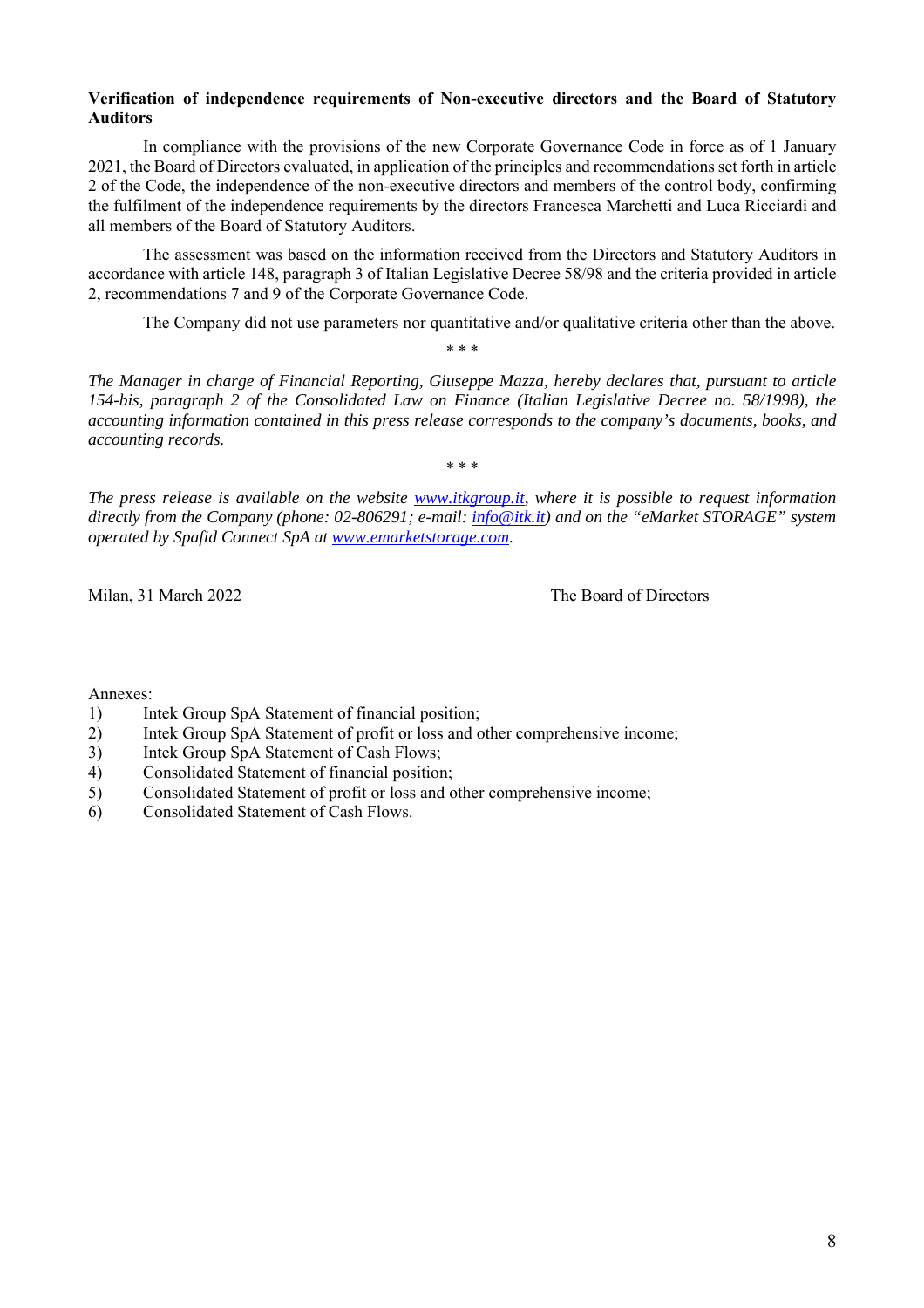## **Annex 1) Intek Group – Separate financial statements as at 31 December 2021**

### **Statement of financial position – Assets**

| (in Euro)                                      | $31$ -Dec-21  |                                |             | $31$ -Dec-20                |
|------------------------------------------------|---------------|--------------------------------|-------------|-----------------------------|
|                                                |               | of which<br>related<br>parties |             | of which related<br>parties |
| Investments in equity interests and fund units | 637, 123, 479 | 620,201,471                    | 564,156,230 | 547,991,346                 |
| Instrumental equity investments                |               |                                | 767,723     | 767,723                     |
| Non-current financial assets                   | 4,709         | 4,709                          | 134,058     | 134,058                     |
| Property, plant and equipment                  | 3,492,672     |                                | 3,877,831   |                             |
| Investment property                            | 32,289        |                                | 140,104     |                             |
| Intangible assets                              | 12,033        |                                | 6,637       |                             |
| Other non-current assets                       | 2,961         |                                | 2,961       |                             |
| Deferred tax assets                            | 2,761,882     |                                | 3,037,123   |                             |
| <b>Total non-current assets</b>                | 643,430,025   |                                | 572,122,667 |                             |
| Current financial assets                       | 26,444,454    | 1,066,913                      | 26,480,275  | 1,371,317                   |
| Trade receivables                              | 5,039,105     | 2,051,776                      | 4,534,501   | 916,823                     |
| Other current receivables and assets           | 5,679,530     | 2,494,704                      | 4,083,033   | 1,144,943                   |
| Cash and cash equivalents                      | 4,698,297     |                                | 15,286,154  |                             |
| <b>Total current assets</b>                    | 41,861,386    |                                | 50,383,963  |                             |
| <b>Total assets</b>                            | 685,291,411   |                                | 622,506,630 |                             |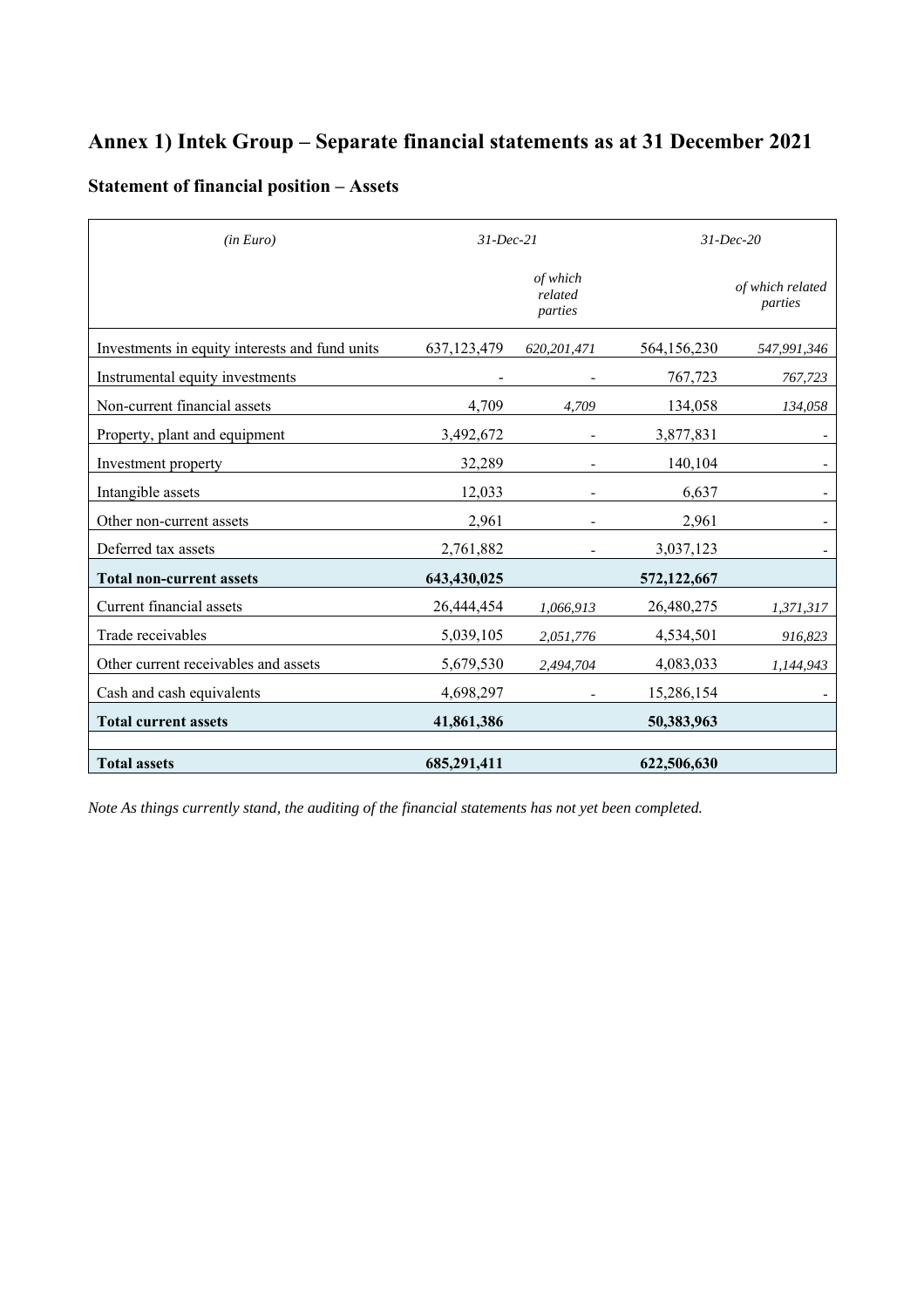## **Intek Group – Separate financial statements as at 31 December 2021**

### **Statement of financial position – Liabilities**

| (in Euro)                                      | $31$ -Dec-21  |                                | $31$ -Dec-20 |                                |
|------------------------------------------------|---------------|--------------------------------|--------------|--------------------------------|
|                                                |               | of which<br>related<br>parties |              | of which<br>related<br>parties |
| Share capital                                  | 335,069,211   |                                | 335,069,010  |                                |
| Other reserves                                 | 97,029,465    |                                | 94,389,655   |                                |
| Treasury shares                                | (2, 133, 266) |                                | (2,011,911)  |                                |
| Retained earnings/(accumulated losses)         | 53,840,132    |                                | 71,141,883   |                                |
| Stock option reserve                           | 2,591,879     |                                | 2,051,902    |                                |
| Profit/(loss) for the year                     | 65,306,021    |                                | 3,289,422    |                                |
| Total shareholders' equity                     | 551,703,442   |                                | 503,929,961  |                                |
| Employee benefits                              | 417,892       |                                | 232,466      |                                |
| Deferred tax liabilities                       | 2,220,870     |                                | 2,057,797    |                                |
| Non-current financial payables and liabilities | 2,445,502     | 2,394,789                      | 3,099,170    | 2,911,140                      |
| <b>Bonds</b>                                   | 92,371,656    |                                | 75,331,877   |                                |
| Other non-current liabilities                  | 113,141       |                                | 721,536      |                                |
| Provisions for risks and charges               | 290,937       |                                | 290,937      |                                |
| <b>Total non-current liabilities</b>           | 97,859,998    |                                | 81,733,783   |                                |
| Current financial payables and liabilities     | 29,676,656    | 463,530                        | 30,816,705   | 1,682,359                      |
| Trade payables                                 | 2,238,515     | 537,677                        | 1,866,358    | 547,408                        |
| Other current liabilities                      | 3,812,800     | 1,316,035                      | 4,159,823    | 1,642,466                      |
| <b>Total current liabilities</b>               | 35,727,971    |                                | 36,842,886   |                                |
|                                                |               |                                |              |                                |
| Total liabilities and shareholders' equity     | 685,291,411   |                                | 622,506,630  |                                |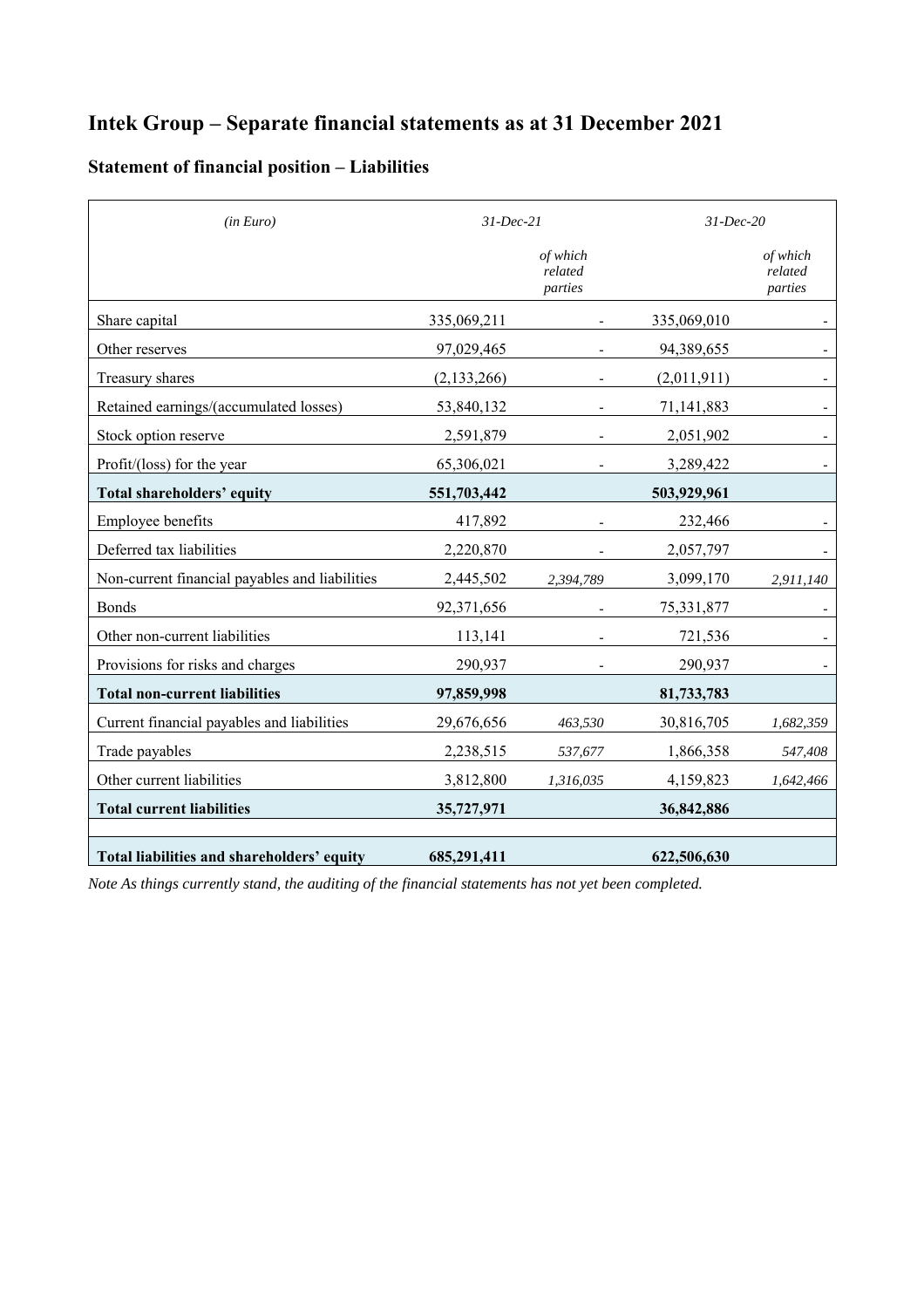## **Annex 2) Intek Group – Separate financial statements as at 31 December 2021**

| (in Euro)                                              | 2021        |                                |             | 2020                           |
|--------------------------------------------------------|-------------|--------------------------------|-------------|--------------------------------|
|                                                        |             | of which<br>related<br>parties |             | of which<br>related<br>parties |
| Net income from management of equity investments       | 73,388,243  | 72,336,450                     | 11,219,270  | 11,301,586                     |
| Guarantee fees                                         | 865,210     | 865,210                        | 875,883     | 875,883                        |
| Other income                                           | 1,006,925   | 130,458                        | 779,976     | 168,513                        |
| Labour costs                                           | (1,866,861) | (365,906)                      | (1,517,510) |                                |
| Amortisation, depreciation, impairment and write-downs | (657, 504)  |                                | (660, 728)  |                                |
| Other operating costs                                  | (4,801,989) | (1,489,394)                    | (3,755,562) | (1, 407, 638)                  |
| <b>Operating profit/(loss)</b>                         | 67,934,024  |                                | 6,941,329   |                                |
| Finance income                                         | 291,794     | 202,713                        | 857,211     | 491,790                        |
| Finance expense                                        | (4,375,043) | (179, 559)                     | (4,546,060) | (230, 527)                     |
| Net finance expense                                    | (4,083,249) |                                | (3,688,849) |                                |
| Profit/(loss) before taxes                             | 63,850,775  |                                | 3,252,480   |                                |
| Current taxes                                          | 1,893,559   |                                | 708,579     |                                |
| Deferred taxes                                         | (438, 313)  |                                | (671, 637)  |                                |
| <b>Total income taxes</b>                              | 1,455,246   |                                | 36,942      |                                |
|                                                        |             |                                |             |                                |
| Profit/(loss) from continuing operations               | 65,306,021  |                                | 3,289,422   |                                |
| Profit/(loss) from discontinued operations             |             |                                |             |                                |
| Net profit/(loss) for the year                         | 65,306,021  |                                | 3,289,422   |                                |
| Other comprehensive income:                            |             |                                |             |                                |
| Measurement of employee defined benefits               | (11, 825)   |                                | (4,303)     |                                |
| Taxes on other comprehensive income                    |             |                                |             |                                |
| Items that will not be reclassified to profit or loss  | (11, 825)   |                                | (4,303)     |                                |
| Items that may be reclassified to profit or loss       |             |                                |             |                                |
| Other comprehensive income:                            | (11, 825)   |                                | (4,303)     |                                |
| Total comprehensive income for the year                | 65,294,196  |                                | 3,285,119   |                                |

### **Statement of profit or loss and other comprehensive income**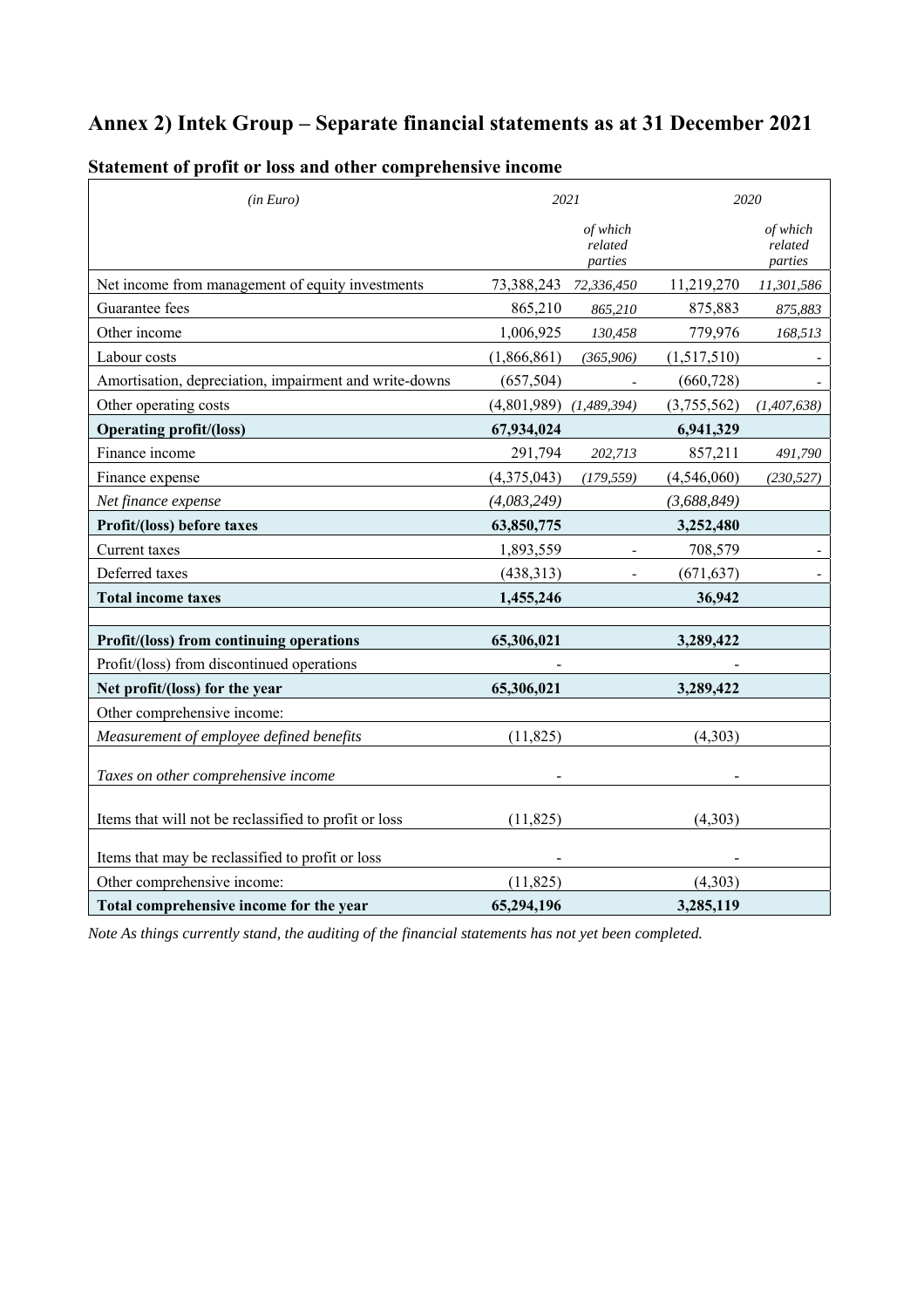## **Annex 3) Intek Group – Separate financial statements as at 31 December 2021**

# **Statement of cash flows**

| $(in$ thousands of Euro)                                                        |                      | 2021           | 2020      |
|---------------------------------------------------------------------------------|----------------------|----------------|-----------|
| (A) Cash and cash equivalents at the beginning of the year                      |                      | 15,286         | 44,639    |
| Profit/(loss) before taxes                                                      |                      | 63,851         | 3,252     |
| Amortisation and depreciation                                                   |                      | 658            | 660       |
| Impairment/(Reversal of impairment) of current and non-current financial assets |                      | (72, 912)      | (10, 902) |
| Changes in pension funds, post-employment benefits (TFR) and stock options      |                      | 714            | (3)       |
| Changes in provisions for risks and charges                                     |                      |                | (235)     |
| (Increase)/decrease in equity investments                                       |                      | $\overline{2}$ | (7,271)   |
| (Increase)/decrease in other financial investments                              |                      | (268)          |           |
| Increase/(decrease) in financial payables to associates                         |                      | (536)          | 253       |
| (Increase)/decrease in financial receivables from associates                    |                      | (311)          | (3,011)   |
| Dividends received                                                              |                      |                | 6,000     |
| (Increase)/decrease in current receivables                                      |                      | (208)          | 79        |
| Increase/(decrease) in current payables                                         |                      | (613)          | 598       |
| (B) Total cash flows from/(used in) operating activities                        |                      | (9,623)        | (10,580)  |
| (Increase) in non-current intangible assets and property, plant and equipment   |                      | (363)          | (155)     |
| Decrease in non-current intangible assets and property, plant and equipment     |                      | 193            | 329       |
| Increase/decrease in other non-current assets/liabilities                       |                      | (609)          | (330)     |
| (C) Cash flows from/(used in) investing activities                              |                      | (779)          | (156)     |
| (Purchase) sale of treasury shares                                              |                      | (128)          | (192)     |
| Bond Repayment and New Issue                                                    |                      |                | (27, 712) |
| Payment of interest on bonds                                                    |                      | (3, 413)       | (5,085)   |
| Increase/(decrease) in current and non-current financial payables               |                      | 3,355          | 4,820     |
| (Increase)/decrease in current and non-current financial receivables            |                      |                | 9,552     |
| (D) Cash flows from/(used in) financing activities                              |                      | (186)          | (18,617)  |
| (E) Change in cash and cash equivalents                                         | $(B)+(C)$<br>$+$ (D) | (10, 588)      | (29, 353) |
| (F) Cash and cash equivalents at the end of the period                          | $(A) + (E)$          | 4,698          | 15,286    |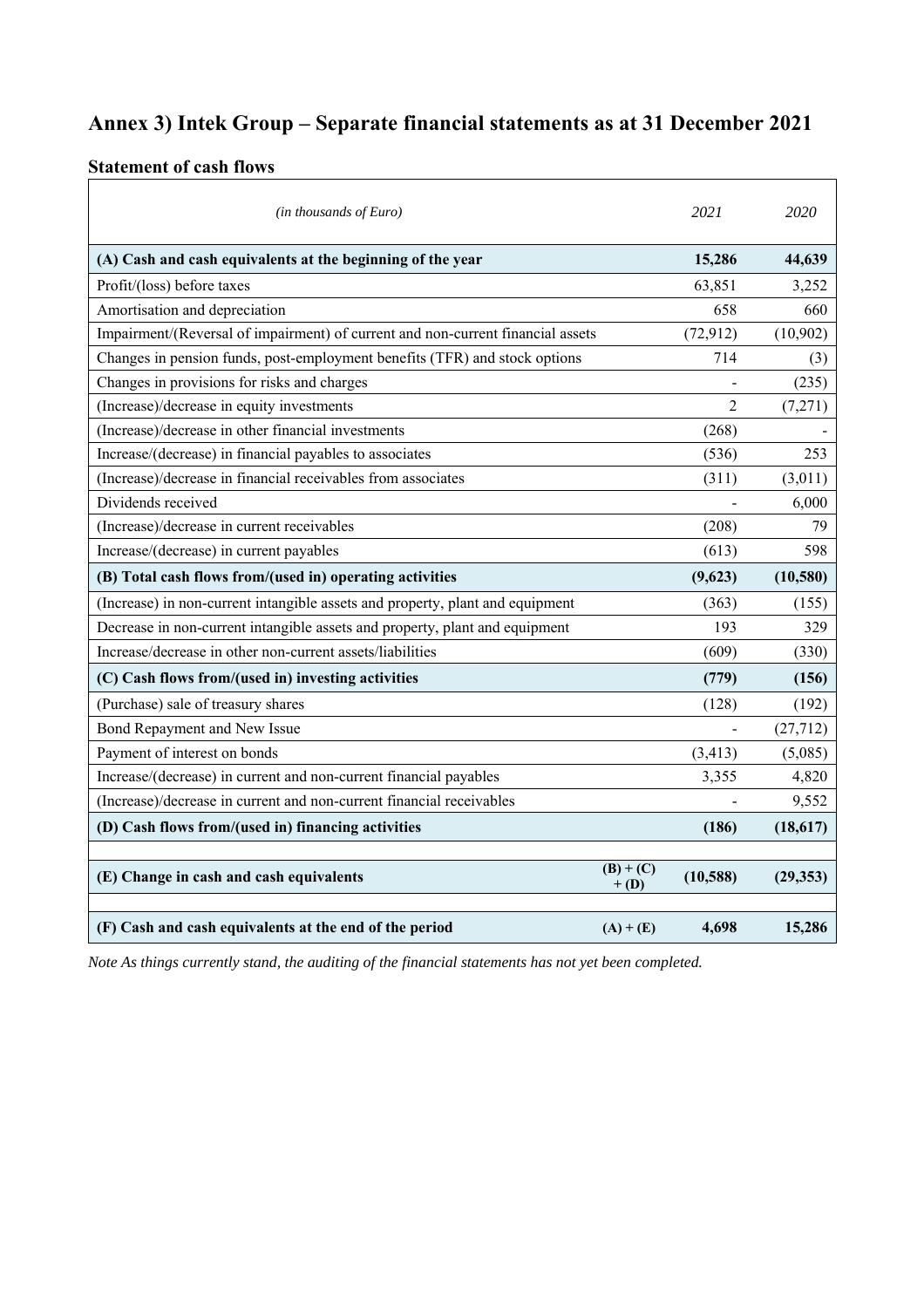## **Annex 4) Intek Group – Consolidated financial statements as at 31 December 2021**

| $(in$ thousands of Euro)                       | $31$ -Dec-21 |                                | $31$ -Dec-20 |                                |
|------------------------------------------------|--------------|--------------------------------|--------------|--------------------------------|
|                                                |              | of which<br>related<br>parties |              | of which<br>related<br>parties |
| Investments in equity interests and fund units | 637,123      | 620,201                        | 564,156      | 547,991                        |
| Non-current financial assets                   | 5            | 5                              | 134          | 134                            |
| Property, plant and equipment                  | 3,493        |                                | 3,925        |                                |
| Investment property                            | 32           |                                | 140          |                                |
| Goodwill                                       |              |                                |              |                                |
| Intangible assets                              | 12           |                                | 7            |                                |
| Other non-current assets                       | 3            |                                | 3            |                                |
| Deferred tax assets                            | 2,762        |                                | 3,037        |                                |
| <b>Total non-current assets</b>                | 643,430      |                                | 571,402      |                                |
| Current financial assets                       | 26,444       | 1,067                          | 26,480       | 1,371                          |
| Trade receivables                              | 5,039        | 2,052                          | 4,534        | 916                            |
| Other current receivables and assets           | 5,680        | 2,495                          | 4,122        | 1,144                          |
| Cash and cash equivalents                      | 4,698        |                                | 15,415       |                                |
| <b>Total current assets</b>                    | 41,861       |                                | 50,551       |                                |
| Non-current assets held for sale               |              |                                |              |                                |
| <b>Total assets</b>                            | 685,291      |                                | 621,953      |                                |

### **Statement of financial position – Assets**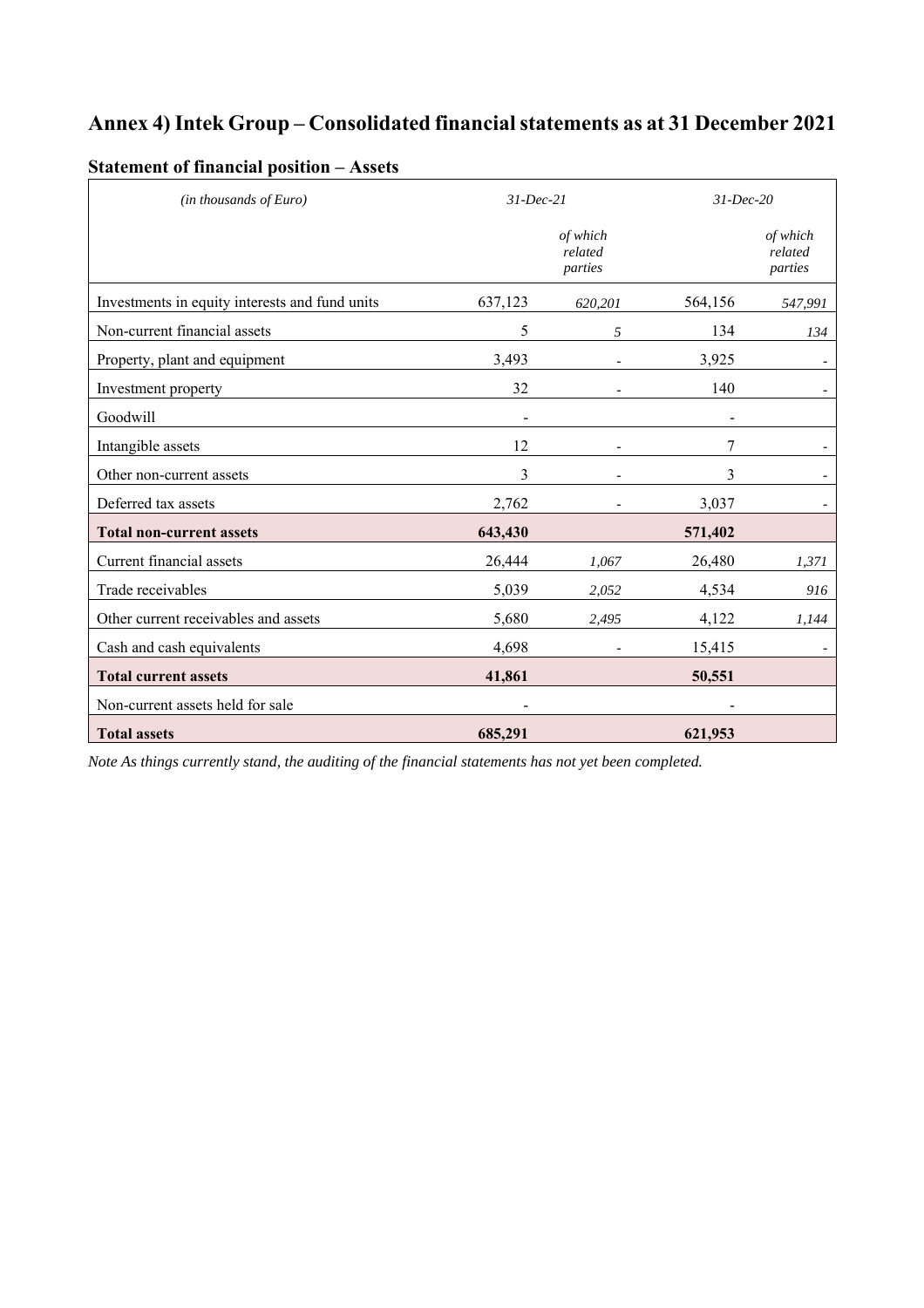## **Intek Group – Consolidated financial statements as at 31 December 2021**

| (in thousands of Euro)                                    | $31$ -Dec-21 |                                | $31$ -Dec-<br>20 |                                |
|-----------------------------------------------------------|--------------|--------------------------------|------------------|--------------------------------|
|                                                           |              | of which<br>related<br>parties |                  | of which<br>related<br>parties |
| Share capital                                             | 335,069      |                                | 335,069          |                                |
| Other reserves                                            | 99,644       |                                | 98,469           |                                |
| Treasury shares                                           | (2, 133)     |                                | (2,012)          |                                |
| Retained earnings/(accumulated losses)                    | 53,840       |                                | 71,143           |                                |
| Other comprehensive income reserve                        | (23)         |                                | (12)             |                                |
| Profit/(loss) for the period                              | 65,306       |                                | 1,273            |                                |
| Shareholders' equity attributable to owners of the Parent | 551,703      |                                | 503,930          |                                |
| Non-controlling interests                                 |              |                                |                  |                                |
| <b>Total shareholders' equity</b>                         | 551,703      |                                | 503,930          |                                |
| Employee benefits                                         | 418          |                                | 368              |                                |
| Deferred tax liabilities                                  | 2,221        |                                | 2,057            |                                |
| Non-current financial payables and liabilities            | 2,445        | 2,395                          | 3,130            | 2,911                          |
| <b>Bonds</b>                                              | 92,372       |                                | 75,332           |                                |
| Other non-current liabilities                             | 113          |                                | 722              |                                |
| Provisions for risks and charges                          | 291          |                                | 291              |                                |
| <b>Total non-current liabilities</b>                      | 97,860       |                                | 81,900           |                                |
| Current financial payables and liabilities                | 29,677       | 464                            | 29,960           | 815                            |
| Trade payables                                            | 2,238        | 538                            | 1,905            | 560                            |
| Other current liabilities                                 | 3,813        | 1,316                          | 4,258            | 1,642                          |
| <b>Total current liabilities</b>                          | 35,728       |                                | 36,123           |                                |
| Total liabilities and shareholders' equity                | 685,291      |                                | 621,953          |                                |

### **Statement of financial position – Liabilities**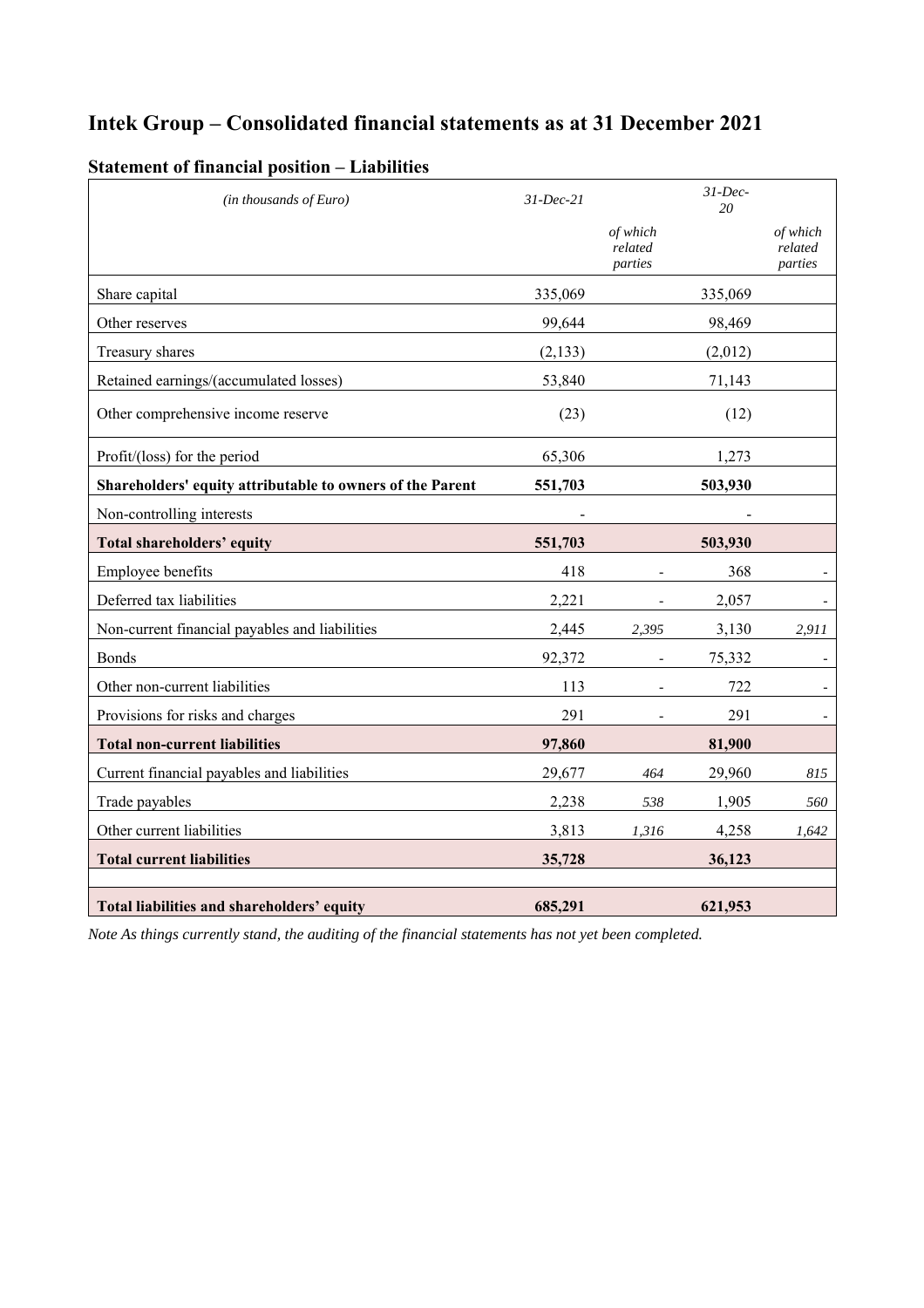## **Annex 5) Intek Group – Consolidated financial statements as at 31 December 2021**

| $(in$ thousands of Euro)                               | 2021     |                                | 2020     |                                |
|--------------------------------------------------------|----------|--------------------------------|----------|--------------------------------|
|                                                        |          | of which<br>related<br>parties |          | of which<br>related<br>parties |
| Net income from management of equity investments       | 73,388   | 72,336                         | 11,460   | 11,356                         |
| Guarantee fees                                         | 865      | 865                            | 876      | 876                            |
| Other income                                           | 1,007    | 130                            | 772      | 94                             |
| Labour costs                                           | (1, 867) | (366)                          | (1,968)  |                                |
| Amortisation, depreciation, impairment and write-downs | (657)    |                                | (803)    |                                |
| Other operating costs                                  | (4,802)  | (1, 489)                       | (4,756)  | (1,239)                        |
| <b>Operating profit/(loss)</b>                         | 67,934   |                                | 5,581    |                                |
| Finance income                                         | 292      | 203                            | 379      | 269                            |
| Finance expense                                        | (4,375)  | (180)                          | (4, 637) | (43)                           |
| Net finance expense                                    | (4,083)  |                                | (4,258)  |                                |
| Profit/(loss) before taxes                             | 63,851   |                                | 1,323    |                                |
| Current taxes                                          | 1,893    |                                | 475      |                                |
| Deferred taxes                                         | (438)    |                                | (525)    |                                |
| <b>Total income taxes</b>                              | 1,455    |                                | (50)     |                                |
| Net profit/(loss) for the year                         | 65,306   |                                | 1,273    |                                |
| Other comprehensive income:                            |          |                                |          |                                |
| Measurement of employee defined benefits               | (12)     |                                | (6)      |                                |
| Items that will not be reclassified to profit or loss  | (12)     |                                | (6)      |                                |
| Net change in cash flow hedge reserve                  |          |                                | (31)     |                                |
| Taxes on other comprehensive income                    |          |                                | 7        |                                |
| Items that may be reclassified to profit or loss       |          |                                | (24)     |                                |
| Other comprehensive income, net of tax effect:         | (12)     |                                | (30)     |                                |
| Total comprehensive income for the year                | 65,294   |                                | 1,243    |                                |
| Profit/(loss) for the period attributable to:          |          |                                |          |                                |
| - non-controlling interests                            |          |                                |          |                                |
| - owners of the Parent                                 | 65,306   |                                | 1,273    |                                |
| Profit/(loss) for the period                           | 65,306   |                                | 1,273    |                                |
| Total comprehensive income attributable to:            |          |                                |          |                                |
| - non-controlling interests                            |          |                                |          |                                |
| - owners of the Parent                                 | 65,294   |                                | 1,243    |                                |
| Total comprehensive income for the period              | 65,294   |                                | 1,243    |                                |

### **Statement of profit or loss and other comprehensive income**